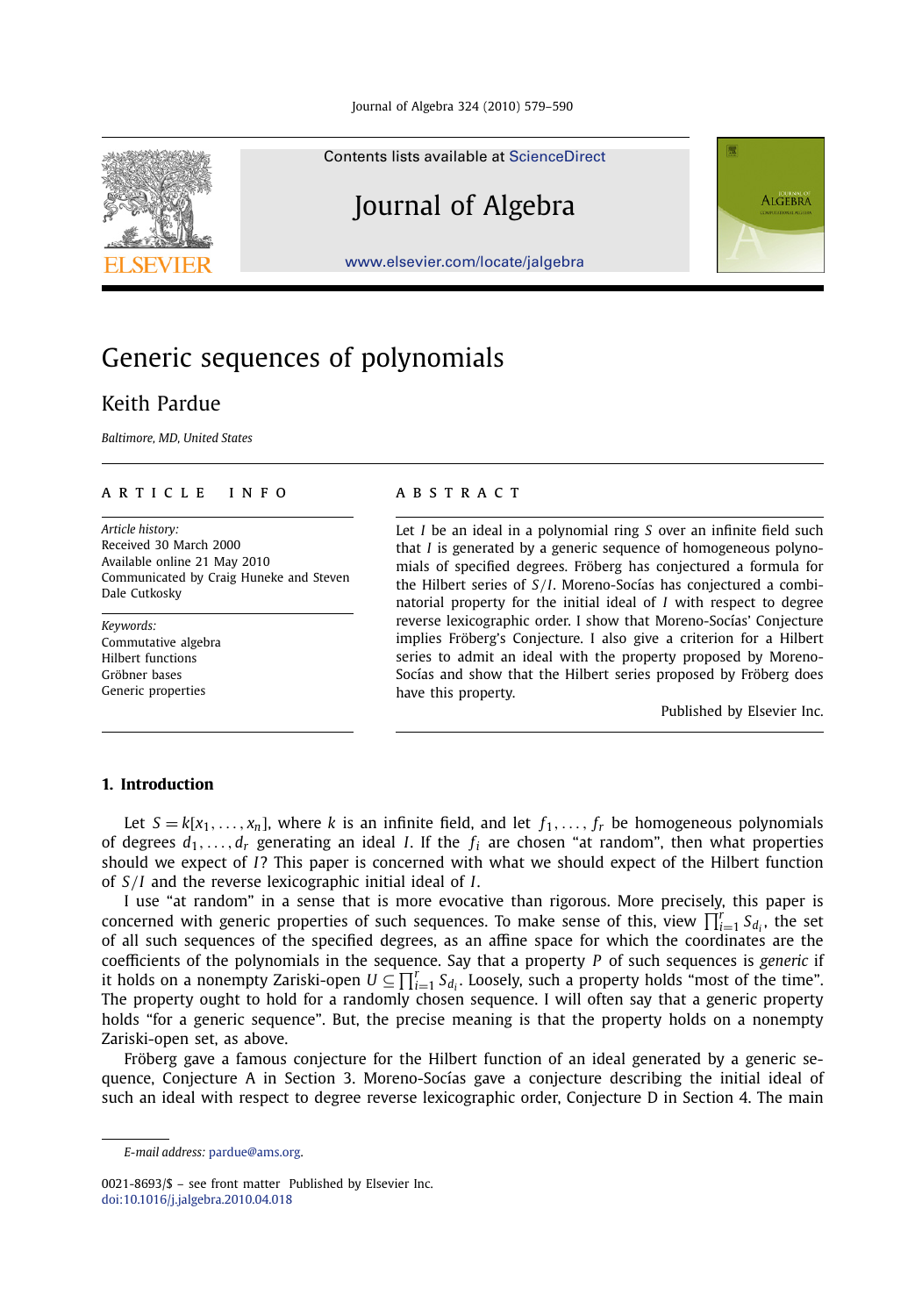result of this paper is that Conjecture D implies Conjecture A, and that Conjecture A is equivalent to Conjecture E, a weak form of Conjecture D. I also formulate three more conjectures equivalent to Conjecture A to facilitate the proofs.

More specifically, the contents of the paper are as follows. In Section 2 I give some basic definitions and sketch a proof that there is some generically occurring Hilbert function and initial ideal. In Section 3 I introduce Fröberg's Conjecture and the notion of a semi-regular sequence. In Section 4, I discuss different versions of Moreno-Socías' Conjecture. In Section 5, I prove the main theorem of this paper, giving implications between the various conjectures. In the final section, I further explore the combinatorics of weakly reverse lexicographic ideals.

I am grateful to Karen Chandler, Tony Iarrobino, David Lieberman and David Wagner for helpful conversations related to this paper. David Wagner accumulated substantial computational evidence for Corollary 6 long before I discovered a proof. Tony Iarrobino caught an embarrassing error in an early version of this paper. I am also grateful to the referee for his or her helpful comments, which led me to clarify some issues with the notion of genericity.

Considerable time has elapsed since I submitted this paper, a situation for which I am responsible, and a great deal has been written on the subject since. To prevent further delays, I have not attempted to bring this paper up-to-date with the current literature, but have expanded the bibliography to include some more recent relevant papers, notably [1,4,5,7,16,18–22]. Most importantly, [4] and [21] include several results from this paper, independently discovered by Cho and Park.

Some of these papers cite "Generic Polynomials". That paper was an early draft of the present paper that did not include all of the results in the submitted version of this paper.

#### **2. Hilbert functions, initial ideals and genericity**

In this section, I give some basic definitions and then sketch a proof that Hilbert functions and initial ideals are constant in a nonempty open set in  $\prod_{i=1}^r S_{d_i}.$ 

In this paper, *k* always represents an infinite field and  $S = k[x_1, \ldots, x_n]$ . We will view *S* as a graded *k*-algebra in the standard way, with all variables having degree 1.

If  $I ⊂ S$  is a homogeneous ideal, then the *Hilbert function* of  $S/I$  is the function from  $\mathbb Z$  to  $\mathbb N$  given by

$$
h_{S/I}(i) = \dim_k(S/I)_i,
$$

and the *Hilbert series* of *S/I* is the generating function of the Hilbert function

$$
H_{S/I}(t) = \sum_{i=0}^{\infty} h_{S/I}(i) t^{i}.
$$

*Degree reverse lexicographic order* on the monomials of *S* is defined by  $x^{\mu} > x^{\nu}$  if deg  $x^{\mu} > \text{deg } x^{\nu}$ , or deg  $x^{\mu}$  = deg  $x^{\nu}$  and the last nonzero entry of  $\mu - \nu$  is negative. This is the only monomial order that I use in this paper.

If *f* is the sum of  $\alpha x^{\mu}$ , where  $\alpha \in k^*$ , and a *k*-linear combination of monomials  $x^{\nu} \lt x^{\mu}$ , then  $x^{\mu}$  = **in** *f*, the *initial term* of *f*. If *I* is an ideal, then **in**(*I*) is the ideal generated by the initial terms of elements of *I*. It is not hard to see that for a homogeneous ideal *I*, the Hilbert functions of *S/I* and *S/* **in***(I)* are the same.

Let *I* be generated by an element of  $\prod_{i=1}^{r} S_{d_i}$ , which is to say a sequence  $f_1, \ldots, f_r$  of homogeneous polynomials of degrees  $d_1, \ldots, d_r$ . We would like to see that there is a nonempty open set  $U \subseteq \prod_{i=1}^r S_{d_i}$  such that the Hilbert function of  $S/I$  is the same for every sequence in that set. What is easy to see is that for each  $d \in \mathbb{N}$  there is an open set  $U_d$  such that  $h_{S/I}(d)$  is the same for every sequence in  $U_d$ . This is the set where  $I_d$  has as large dimension as possible. Failure to have that largest possible dimension is equivalent to the vanishing of certain polynomials in the coefficients, arising as determinants of certain minors of a coefficient matrix. The trick is to see that the intersection of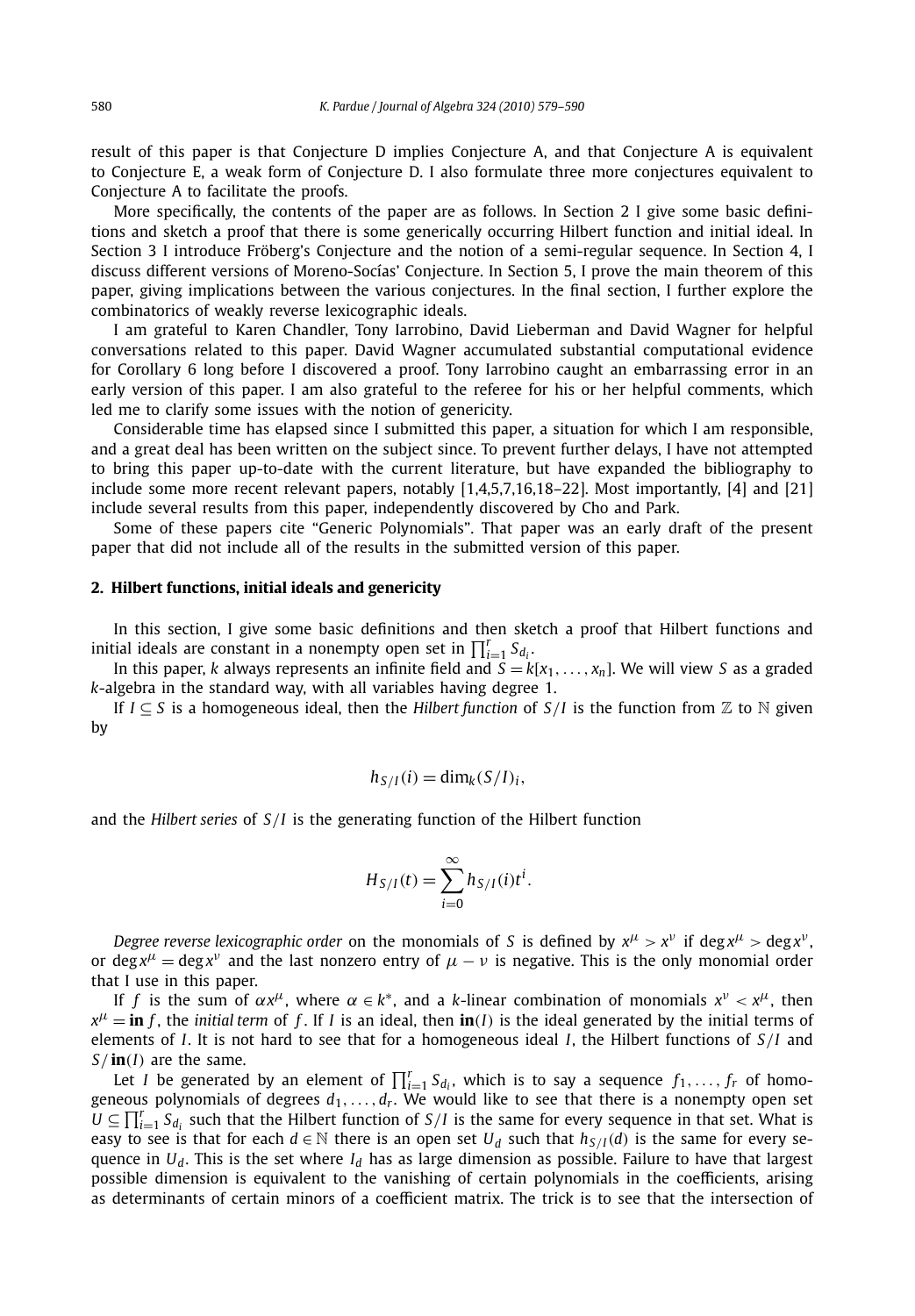all of the  $U_d$  is equal to the intersection of only finitely many, so that the intersection is open and nonempty.

First consider this problem in the case of  $r \geqslant n$ . Then for *d* sufficiently large,  $d > D = d_1 + \cdots + d_r$ is more than sufficient, the largest that *I<sub>d</sub>* can be is all of *S<sub>d</sub>*. Indeed, this is the case if  $f_1 = x_1^{d_1}, \ldots$ ,  $f_n = x_n^{d_n}$ . But, if  $I_d = S_d$ , then  $I_{d+1} = S_{d+1}$  so that  $U_d \subseteq U_{d+1}$  for every  $d \geqslant D$ . So, the intersection of all of the  $U_d$  is equal to the intersection of  $U_0, \ldots, U_D$  and is thus open and nonempty.

Now, consider this problem in the case of  $r < n$ . We wish to show that there is an open set such that  $f_1, \ldots, f_r$  is a regular sequence. But,  $f_1, \ldots, f_r$  is a regular sequence if and only if there are independent linear homogeneous  $\ell_{r+1}, \ldots, \ell_n$  such that  $f_1, \ldots, f_r, \ell_{r+1}, \ldots, \ell_n$  is a regular sequence. So, let  $d_i = 1$  for  $r + 1 \le i \le n$ . As seen in the previous paragraph, there is a nonempty open set  $U' \subseteq \prod^n S$ , consisting of regular sequences  $f_i$ ,  $f_i \circ f_j$ ,  $g_j$ , projecting  $\Pi^n S$ , onto  $\Pi^r S_j$ .  $\prod_{i=1}^{n} S_{d_i}$  consisting of regular sequences  $f_1, \ldots, f_r, \ell_{r+1}, \ldots, \ell_n$ . Projecting  $\prod_{i=1}^{n} S_{d_i}$  onto  $\prod_{i=1}^{r} S_{d_i}$ , the image of  $U'$  contains a nonempty open set  $U$ , since the projection is surjective.

The assertion that the image of *U* contains an open set *U* follows from the theory of constructible sets. See Section 6 of Chapter 2 of [15], especially 6.C and 6.E. I will make further use of this method in the proof of Theorem 2.

Now, we will see that there is an open set  $V \subseteq \prod_{i=1}^r S_{d_i}$  such that the initial ideal of *I* is the same for every sequence in *V* . Let *U* be the set on which the Hilbert function is constant, so that we at least know  $a_d = \dim_k I_d$  for every *d*. It is easy to see that there is an open set  $V_d$  on which the space  $(i\mathbf{n} I)$ <sup>*d*</sup> is constant. There is an order on monomial subspaces of dimension  $a_d$  in  $S_d$  such that the earliest space  $W_d \subset S_d$  that ever occurs in this order for a sequence  $f_1, \ldots, f_r$  from *U* is the one that must occur unless certain polynomial conditions on the coefficients of  $f_1, \ldots, f_r$  are satisfied.  $V_d \subseteq U$ is the open set on which these conditions are not satisfied so that for sequences in  $V_d$ ,  $(i\mathbf{n} I)_d = W_d$ . Again, the problem is to see that the intersection of all of the  $V_d$  is the same as the intersection of only finitely many.

Since  $V_d$  and  $V_{d+1}$  intersect nontrivially, we must have that  $S_1 W_d \subseteq W_{d+1}$ . Let *J* be the monomial ideal generated by all of the  $W_d$ . Then  $J_d = W_d$ . Since *S* is Noetherian, *J* is generated by only finitely many of the  $W_d$ , say  $W_0, \ldots, W_t$ . Then the intersection of all of the  $V_d$  is the intersection of  $V_0, \ldots, V_t$ . On this open set, **in**  $I = J$ .

#### **3. Semi-regular sequences**

In this section, I develop the language of semi-regular sequences, which gives the most transparent version of Fröberg's Conjecture, and a convenient link to Moreno-Socías' Conjecture.

If  $\sum_{d=0}^{\infty} a_d t^d$  is a power series with integer coefficients, then  $|\sum_{d=0}^{\infty} a_d t^d| = \sum_{d=0}^{\infty} b_d t^d$  where  $b_d = a_d$  if  $a_i > 0$  for  $0 \le i \le d$  and  $b_d = 0$  otherwise.

**Conjecture A.** *(See Fröberg [10].) If k is an infinite field and I is generated by a generic sequence of polynomials of degrees d*1*,...,dr, then*

$$
H_{S/I}(t) = \left| \frac{\prod_{i=1}^{r} (1 - t^{d_i})}{(1 - t)^n} \right|.
$$

I will show that this conjecture is equivalent to several other conjectures. The most transparent conjecture equivalent to these is phrased in terms of semi-regular sequences.

**Definition.** If  $A = S/I$ , where *I* is a homogeneous ideal, and  $f \in S_d$ , then *f* is *semi-regular* on *A* if and only if for every *e*, the vector space map  $A_{e-d} \rightarrow A_e$  given by multiplication by *f* is of maximal rank (either injective or surjective). A sequence of homogeneous polynomials  $f_1, \ldots, f_r$  of degrees *d*<sub>1</sub>*,...,d*<sub>*r*</sub> is a *semi-regular sequence* if each *f<sub>i</sub>* is semi-regular on *A/*(*f*<sub>1</sub>*,..., f*<sub>*i*−1</sub>*)*.

Notice that regular sequences are semi-regular. In fact, regular and semi-regular elements can be characterized by Hilbert series.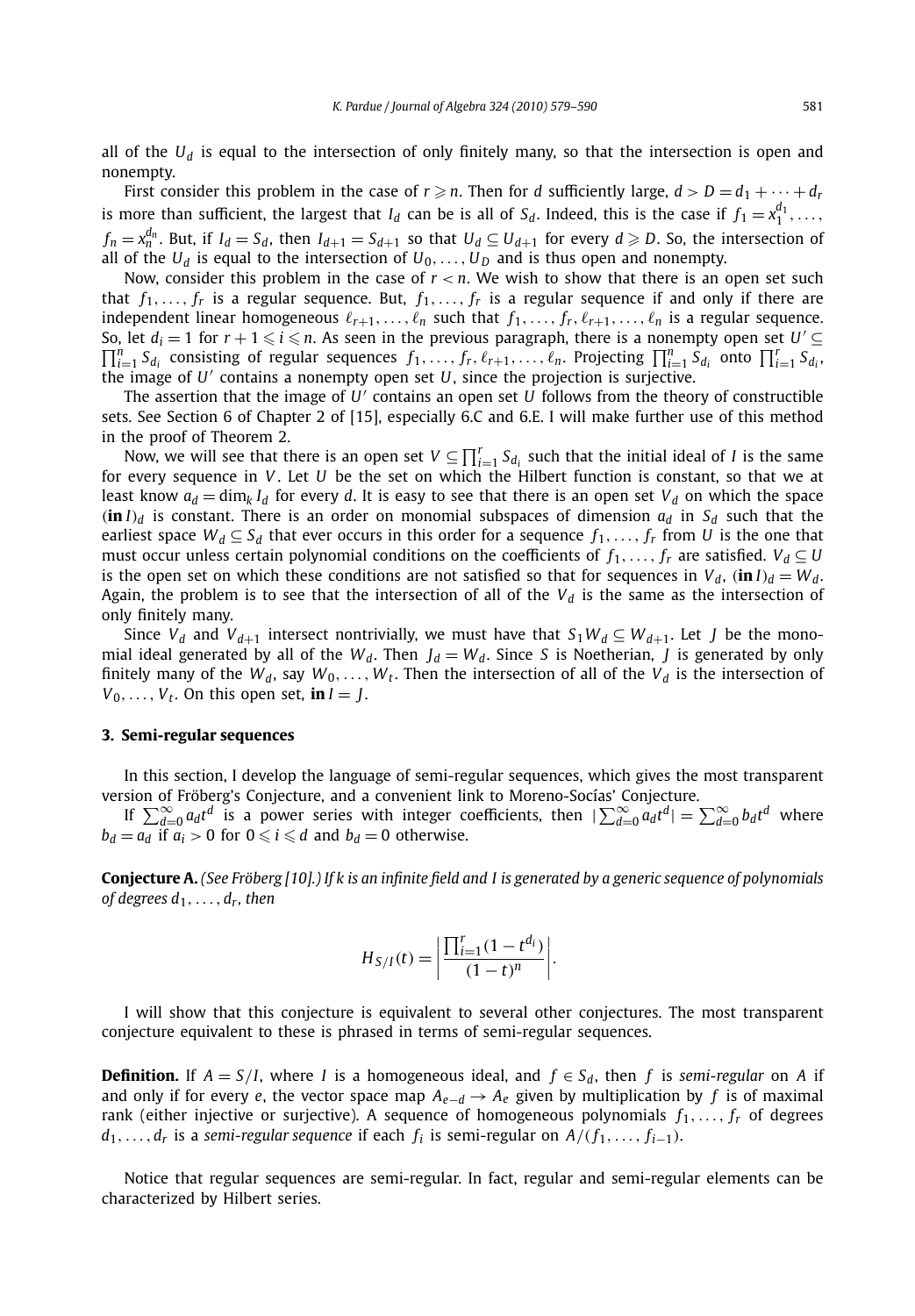**Proposition 1.** If  $A = S/I$ , and  $f_1, \ldots, f_r$  are homogeneous polynomials of degrees  $d_1, \ldots, d_r$ , then  $f_1, \ldots, f_r$ *is a semi-regular sequence if and only if*

$$
H_{A/(f_1,...,f_s)} = \left| \left( \prod_{i=1}^{s} (1 - t^{d_i}) \right) H_A(t) \right|
$$

*for*  $1 \le s \le r$ .  $f_1, \ldots, f_r$  *is a regular sequence on A if and only if* 

$$
H_{A/(f_1,...,f_r)} = \left(\prod_{i=1}^r (1-t^{d_i})\right) H_A(t).
$$

**Proof.** If  $r = 1$ , then the dimension of  $(A/f_1)_e$  is at least max{dim  $A_e - A_{e-d_1}$ , 0}, with equality if and only if the multiplication by  $f_1$  map  $A_{e-d_1} \rightarrow A_e$  has maximal rank. Also, should the dimension of  $(A/f_1)_e$  be 0 for some *e*, then the dimension of  $(A/f_1)_{e+1}$  is 0 as well. This proves the first statement in the case  $r = 1$ . That this statement holds in general now follows from the easy observation that if  $H(t) = \sum_{i=0}^{\infty} a_i t^i$  is a power series, and  $d \in \mathbb{N}$ , then  $|(1 - t^d)(|H(t)|)| = |(1 - t^d)H(t)|$ .

The characterization of regular sequences is well known.  $\Box$ 

The idea of a semi-regular sequence, although not the name, appears in Valla's discussion of Fröberg's Conjecture in [24]. A proof of one direction of Proposition 1 is also in that paper.

A corollary of this proposition is the well-known fact that permutations of homogeneous regular sequences are also regular. This does not hold for semi-regular sequences. For example,  $x^2$ ,  $y^2$ ,  $xy$  is a semi-regular sequence on  $k[x, y]$ , but  $x^2$ ,  $xy$ ,  $y^2$  is not.

Notice that this proposition implies that Conjecture A is equivalent to the following natural conjecture.

**Conjecture B.** If k is an infinite field and  $S = k[x_1, \ldots, x_n]$ , and  $d_1, \ldots, d_r$  are non-negative integers, then *a generic sequence of polynomials of degrees d*1*,...,dr is semi-regular.*

Indeed, if Conjecture A is true, then there are nonempty Zariski-open sets  $U_1,\ldots,U_r\subseteq\prod_{i=1}^rS_{d_i}$ such that for a sequence  $f_1, \ldots, f_r \in U_s$ , with  $1 \leq s \leq r$ , the ideal generated by  $f_1, \ldots, f_s$  gives the Hilbert series predicted by Conjecture A. If we let  $U = U_1 \cap \cdots \cap U_r$ , then Proposition 1 tells us that any sequence in *U* is a semi-regular sequence, proving Conjecture B. Conversely, if Conjecture B is true, then there is a nonempty open set  $U \subseteq \prod_{i=1}^r S_{d_i}$  such that every sequence in  $U$  is semi-regular. But, Proposition 1 tells us that this sequence generates an ideal giving the Hilbert series predicted by Conjecture A.

These conjectures are known to be true in only a few cases. If  $r \leq n$ , then generic sequences of homogeneous polynomials are regular sequences. For  $r = n + 1$ , Stanley showed that these conjectures are true for characteristic 0 [13,23]. The conjectures are also true if  $n \leq 3$  [10,2]. ([24] has a characteristic 0 proof of the case  $n = 2$  that is very much in the spirit of this paper.) If  $d_1 = \cdots = d_r = d$ , Hochster and Laksov have shown that Conjecture A predicts the correct value of the Hilbert function at  $i = d + 1$  [12]. Their work was extended to certain other values by Aubry [3]. Fröberg and Hollman have also established several cases through computer experimentation [11]. See [14] for a discussion of similar conjectures concerning powers of generic linear forms and of the Weak Fröberg Conjecture.

One other conjecture in the spirit of this section which is equivalent to those so far is the following. Note that in this conjecture, and some later conjectures, the number of polynomials and the number of variables is the same.

**Conjecture C.** *If k* is an infinite field and  $S = k[x_1, \ldots, x_n]$  and  $d_1, \ldots, d_n \in \mathbb{N}$  and  $f_i \in S_{d_i}$  are generic homo*geneous polynomials, and*  $A = S/(f_1, \ldots, f_n)$ , then  $x_n, x_{n-1}, \ldots, x_1$  *is a semi-regular sequence on* A.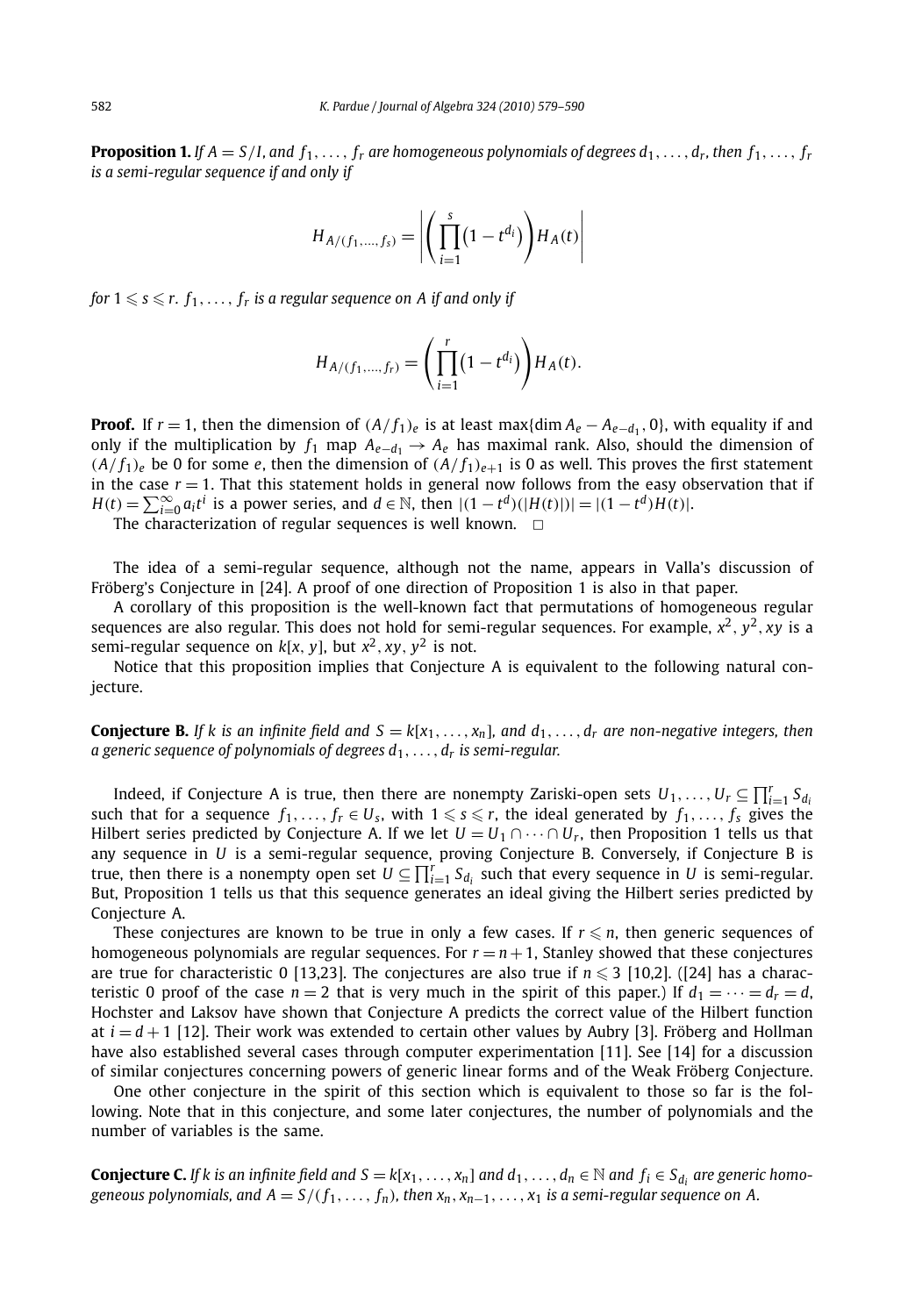#### **4. Initial ideals in the generic case**

In this section, I discuss Moreno-Socías' Conjecture and variants.

**Conjecture D.** (See Moreno-Socías [17].) If k is an infinite field and  $S = k[x_1, \ldots, x_n]$  and  $d_1, \ldots, d_n \in \mathbb{N}$ *and*  $f_i \in S_d$  *are generic homogeneous polynomials generating an ideal I, and*  $J = \textbf{in}(I)$ *, the initial ideal with respect to degree reverse lexicographic order, then J is a weakly reverse lexicographic ideal.*

A *reverse lexicographic ideal* is an ideal *J* generated by monomials such that if  $x^{\mu} \in J$  then every monomial of the same degree which preceeds *x<sup>μ</sup>* must be in *J* as well. A *weakly reverse lexicographic ideal* is an ideal *J* generated by monomials such that if *x<sup>μ</sup>* ∈ *J* is *one of the minimal generators of J* then every monomial of the same degree which preceeds  $x^{\mu}$  must be in *J* as well.

Deery studied reverse lexicographic ideals in his master's thesis [6]. In his thesis, he calls weakly reverse lexicographic ideals "almost reverse lexicographic ideals".

I have stated the Moreno-Socías Conjecture only in the case in which  $r = n$ , which is the only case treated in this paper, but this special case implies the cases in which the number of polynomials *r* and the number of variables *n* may be different. To see this for *n < r*, note that the computation of a reverse lexicographic initial ideal commutes with forming the quotient ring by the last variable, and the image of a weakly reverse lexicographic ideal in that quotient ring is also weakly reverse lexicographic. (See Proposition 15.12 in [8].) So, if Conjecture D holds for *r* polynomials in *n* variables, then it also holds for *r* polynomials in *n* − 1 variables. This shows that Conjecture D as stated implies Conjecture D with *n* variables and  $r \geqslant n$  polynomials.

On the other hand, if  $r < n$ , then for a generic sequence  $f_1, \ldots, f_r$  we have that  $f_1, \ldots, f_r, x_n, \ldots$ , *xr*+<sup>1</sup> is a regular sequence. Another property of reverse lexicographic order gives that the initial ideal of the ideal generated by  $f_1, \ldots, f_r$  is generated by monomials not divisible by any of  $x_n, \ldots, x_{r+1}$ . (See Theorem 15.13 and Proposition 15.14 in [8].) This means that the generators for this ideal are the same as the generators in the case of  $r = n$ . This shows that Conjecture D as stated implies Conjecture D with more variables than polynomials.

In the case of the same number of variables as polynomials, we know that we have a regular sequence generically, so that we know the generic Hilbert function. For a given Hilbert function there is at most one weakly reverse lexicographic ideal, so Conjecture D allows us to write down generators for the predicted initial ideal. Whether or not there actually is a weakly reverse lexicographic ideal with the desired Hilbert function is a problem that I address in the last section of this paper.

I will show that Moreno-Socías' Conjecture implies the other conjectures in this paper, but it is not clear that the converse is true. The other conjectures in this paper are equivalent to a weak form of Moreno-Socías' Conjecture.

**Conjecture E.** If k is an infinite field and  $S = k[x_1, \ldots, x_n]$  and  $d_1, \ldots, d_n \in \mathbb{N}$  and  $f_i \in S_d$ , are generic ho*mogeneous polynomials generating an ideal I, and J* = **in***(I), the initial ideal with respect to degree reverse lexicographic order, and x<sup>μ</sup> is a minimal generator of J of degree d which is divisible by a variable x<sub>m</sub>, then every monomial of degree d in the variables*  $x_1, \ldots, x_{m-1}$  *is in the ideal J.* 

The last equivalent conjecture in this paper is the following.

**Conjecture F.** If k is an infinite field and  $S = k[x_1, \ldots, x_n]$  and  $d_1, \ldots, d_n \in \mathbb{N}$  and  $f_i \in S_{d_i}$  are generic ho*mogeneous polynomials generating an ideal I, and*  $J = \text{in}(I)$ *, the initial ideal with respect to degree reverse lexicographic order, then*  $x_n$ , ...,  $x_1$  *is a semi-regular sequence on*  $S/J$ .

#### **5. Equivalence of the conjectures**

**Theorem 2.** *Conjectures A, B, C, E and F are all equivalent, while Conjecture D implies the others.*

**Proof.** The equivalence of Conjectures A and B follows from Proposition 1 as noted in Section 3.

To see that Conjecture B implies Conjecture C, let  $r = 2n$ , and  $d_i = 1$  for  $n < i \le 2n$ . If Conjecture B holds, then there is a nonempty open set  $U_0 \subseteq \prod_{i=1}^n S_{d_i} \times S_1^n$  consisting of semi-regular sequences.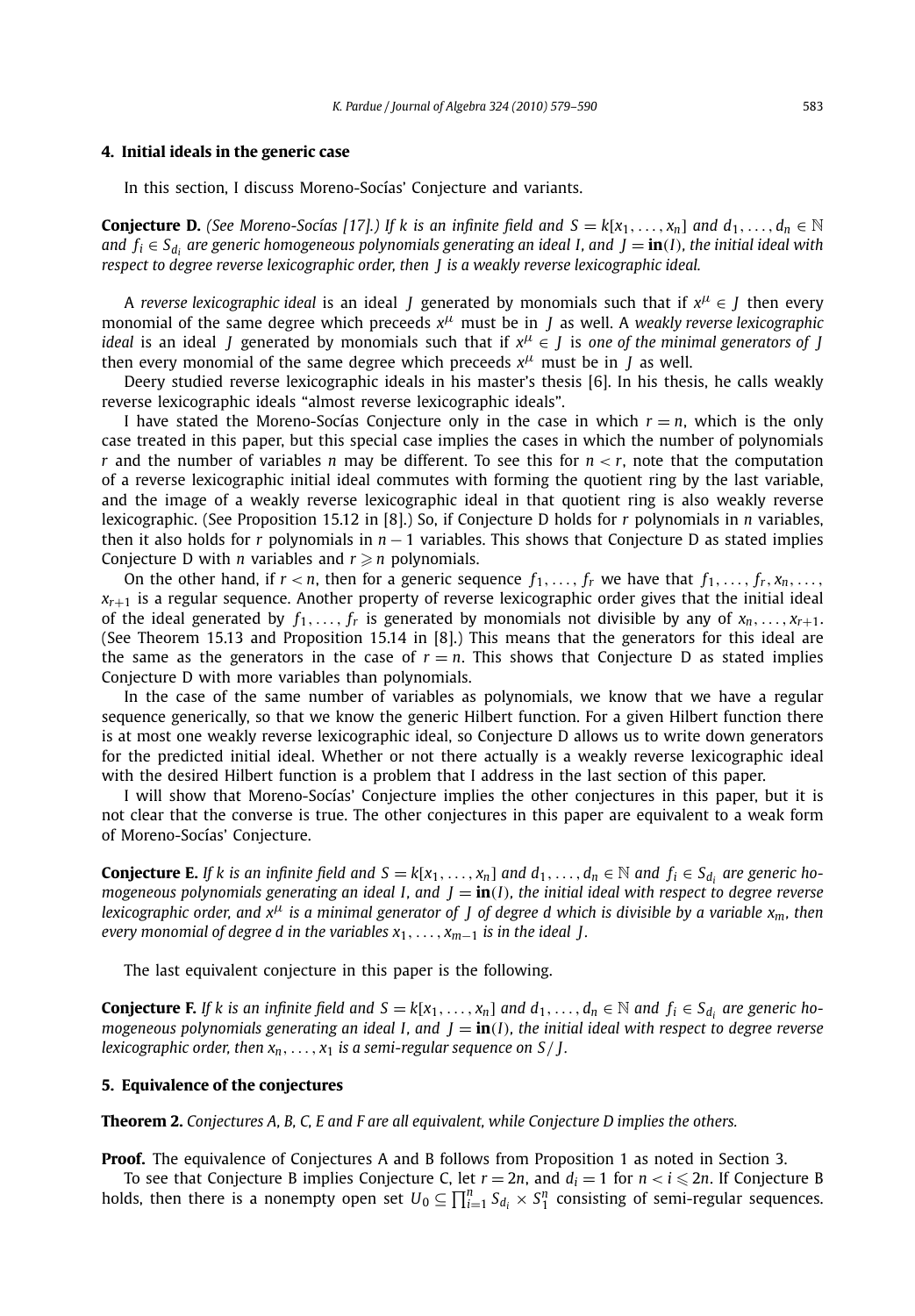We wish to show that there is a nonempty open set  $U_1 \subseteq \prod_{i=1}^n S_{d_i}$  consisting of sequences  $f_1, \ldots, f_n$ such that  $f_1, \ldots, f_n, x_n, \ldots, x_1$  is a semi-regular sequence.

We may replace  $U_0$  by a smaller nonempty open set consisting of sequences  $f_1, \ldots, f_n, \ell_n, \ldots, \ell_1$ such that  $\ell_n, \ldots, \ell_1$  are linearly independent. Choose a particular sequence  $\ell_n, \ldots, \ell_1$  that occurs at the end of a sequence in  $U_0$ . Let

$$
U_2=U_0\cap\prod_{i=1}^n S_{d_i}\times(\ell_n,\ldots,\ell_1).
$$

Then *U*<sub>2</sub> is a nonempty open subset of  $\prod_{i=1}^{n} S_{d_i} \times (\ell_n, \ldots, \ell_1)$ , which is naturally homeomorphic to  $\prod_{i=1}^{n} S_{d_i}$  is a nonempty *i*<sub>1</sub> $\prod_{i=1}^{n} S_{d_i}$ . Let  $U_3 \subseteq \prod_{i=1}^{n} S_{d_i}$  be the image of  $U_2$  under this homeomorphism. Then  $U_3$  is a nonempty open set consisting of sequences  $f_1, \ldots, f_n$  such that  $f_1, \ldots, f_n, \ell_n, \ldots, \ell_1$  is semi-regular. Let  $\gamma \in$ *GL*(*n*) be such that  $\gamma(\ell_i) = x_i$ . Then  $\gamma$  gives a homeomorphism of  $\prod_{i=1}^n S_{d_i}$  to itself and we may take  $U_1 = \gamma(U_3)$ . Indeed, for every sequence  $f_1, \ldots, f_n$  in  $U_3, \gamma(f_1), \ldots, \gamma(f_n), x_n, \ldots, x_1$  is a semi-regular sequence. This proves that Conjecture B implies Conjecture C.

To see that Conjecture C implies Conjecture A, note that we only have to consider the case in which  $r > n$ , since Conjecture A is known to be true if  $r \le n$ . So, assume that  $r > n$  and that Conjecture C holds. Consider the degree sequence  $d_1, \ldots, d_r$  for a polynomial ring  $S' = k[x_1, \ldots, x_r]$  of *r* variables. By Conjecture C, there is a nonempty open set  $U \subseteq \prod_{i=1}^r S_{d_i}$  consisting of sequences  $f'_1, \ldots, f'_r$  such that  $f'_1, \ldots, f'_r, x_r, \ldots, x_{n+1}$  is a semi-regular sequence. Viewing *S* as  $S = S'/(x_r, \ldots, x_{n+1})$ , the image of *U* in  $\prod_{i=1}^r S_{d_i}$  contains a nonempty open set *U'*.

For a sequence in *U*, the Hilbert series of  $S'/(f'_1, \ldots, f'_r, x_r, \ldots, x_{n+1})$  is

$$
\left| (1-t)^{r-n} \frac{\prod_{i=1}^r (1-t^{d_i})}{(1-t)^r} \right| = \left| \frac{\prod_{i=1}^r (1-t^{d_i})}{(1-t)^n} \right|.
$$

Taking  $f_i$  to be the image of  $f'_i$  in  $S = S'/(x_r, \ldots, x_{n+1})$ , the  $f_i$  form a sequence of homogeneous polynomials of specified degrees which gives the Hilbert series predicted by Conjecture A. Thus, the Hilbert series predicted by Conjecture A holds on the nonempty open set *U* , proving that Conjecture C implies Conjecture A.

To see that Conjecture C is equivalent to Conjecture F, consider the following useful property of degree reverse lexicographic order: If *I* is a homogeneous ideal and *I'* is the image of *I* in  $S' =$  $S/(x_n, \ldots, x_m)$ , then  $\mathbf{in}(I')$  is the image of  $\mathbf{in}(I)$  in *S'*. (See Proposition 15.12 in [8].) This implies that the Hilbert functions of  $S/(I + (x_n, ..., x_m))$  and  $S/(\textbf{in}(I) + (x_n, ..., x_m))$  are the same. So, by Proposition 1,  $x_n, \ldots, x_1$  is semi-regular on both  $S/I$  and  $S/\text{in}(I)$ , or on neither of them.

To see that Conjecture F implies Conjecture E, let *J* be an ideal generated by monomials such that  $x_n$ ,..., $x_1$  is a semi-regular sequence on *S*/*J*. Let  $x^\mu$  be a generator of *J* of degree *d* which is divisible by a variable *xm*. Without loss of generality, we may assume that there is no lower degree generator of *J* divisible by *xm*, and thus no monomial at all in *J* of lower degree and divisible by *xm*. Furthermore, we may assume without loss of generality that  $x^{\mu}$  is not divisible by any  $x_i$  with  $i > m$ . Consider the map  $(S/(J+(x_n,\ldots,x_{m+1})))_{d-1} \rightarrow (S/(J+(x_n,\ldots,x_{m+1})))_d$  given by multiplication by  $x_m$ . Since  $\frac{x^{\mu}}{x_m} \notin J$  (otherwise  $x^{\mu}$  would not be a minimal generator), but  $x^{\mu} \in J$ , this multiplication map is not injective. But,  $x_m$  is semi-regular on  $S/(J + (x_n, \ldots, x_{m+1}))$ , so the map must be surjective. Thus, every monomial of degree *d* that is not divisible by  $x_m$  must be in  $J + (x_n, \ldots, x_{m+1})$ . Thus, every monomial of degree *d* in the variables *x*1*,..., xm*−<sup>1</sup> must be in *J*, so that *J* satisfies Conjecture E.

To see that Conjecture E implies Conjecture F, let *J* be an ideal satisfying the conclusion of Conjecture E: for every degree *d* and for every  $x_m$ , if there is a monomial generator of *J* of degree *d* which is divisible by *xm*, then all monomials in the variables *x*1*,..., xm*−<sup>1</sup> of degree *d* are in *J*. We must show that for every *m*, multiplication by  $x_m$  is semi-regular on  $S/(J + (x_n, \ldots, x_{m+1}))$ . Let *d* be the smallest degree such that there is a generator of  $J$  of degree  $d$  which is divisible by  $x_m$ . Consider the map  $(S/(J+(x_n,\ldots,x_{m+1})))_{i-1}\to (S/(J+(x_n,\ldots,x_{m+1})))_i$  given by multiplication by  $x_m$ . I claim that this map is injective if  $i < d$  and surjective if  $i \geq d$ . Say that  $i < d$  and  $f \in S_{i-1}$  and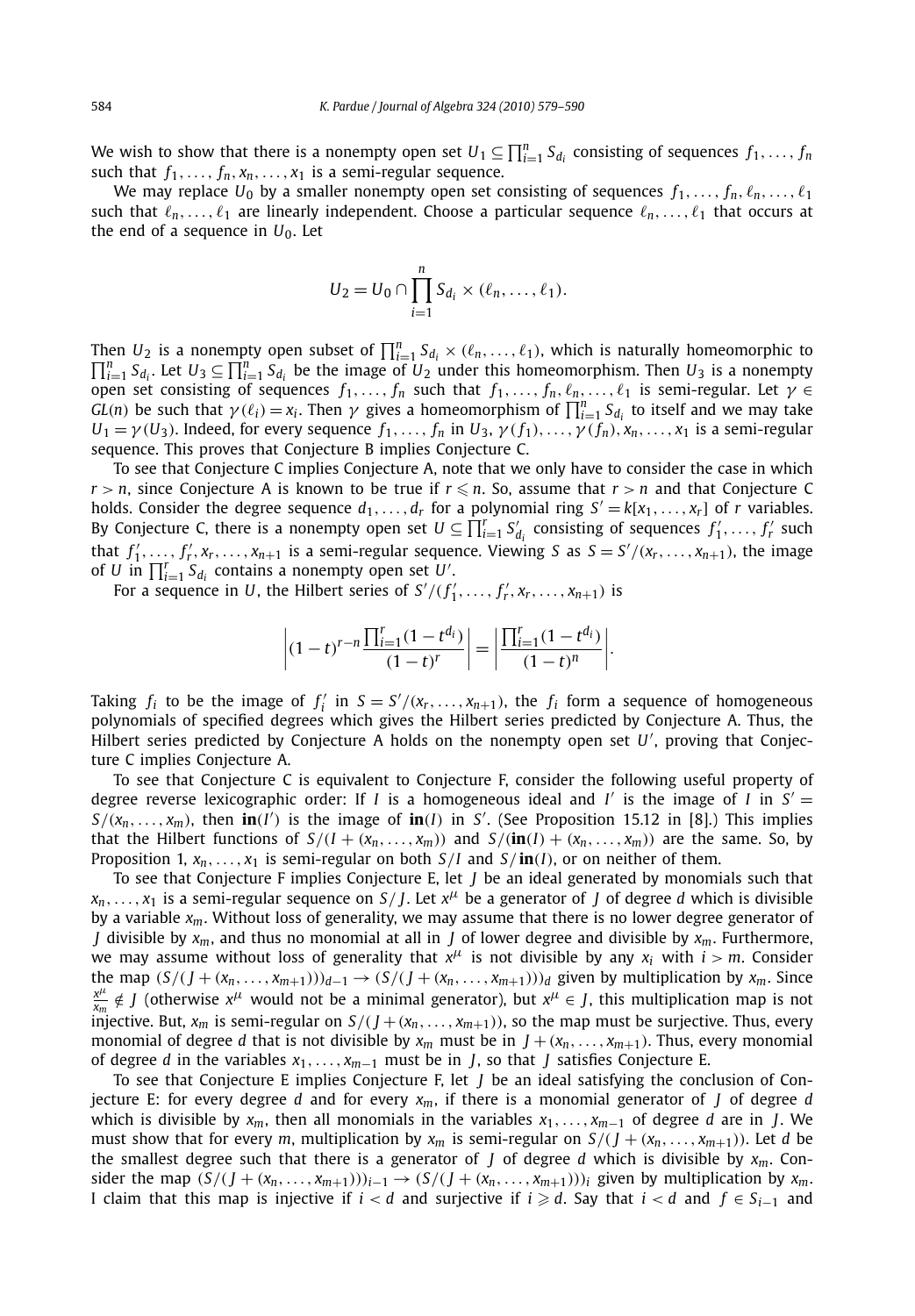$x_m f \in J + (x_n, \ldots, x_{m+1})$ . We may assume that *f* is a monomial. If *f* is divisible by any  $x_i$ , with  $j > m$ , then  $f \in J + (x_n, \ldots, x_{m+1})$ . Otherwise,  $x_m f$  is divisible by a minimal generator  $x^v$  of *J*. Since  $x^{\nu}$  has degree less than *d*, it is not divisible by *x<sub>m</sub>*. So, *f* is divisible by  $x^{\nu}$  and  $f \in J$ . This proves  $i$ njectivity. Now, say that *i*  $\geqslant d$ . Then every monomial of degree *i* in the variables  $x_1, \ldots, x_{m-1}$  is in *J*. Thus, every monomial in the monomial basis of  $(S/(J + (x_n, \ldots, x_{m+1})))$ *i* is divisible by  $x_m$ . So, the map is surjective. Therefore, *J* satisfies the conclusion of Conjecture F.

We now have that Conjectures A, B, C, E and F are equivalent. To see that Conjecture D implies Conjecture E, and thus all of the others, note that a weakly reverse lexicographic ideal satisfies the condition of Conjecture E.  $\Box$ 

I have stated and proven Theorem 2 with each conjecture taken in its entirety. The same arguments show that Conjecture E for a fixed number *r* of polynomials and variables is equivalent to Conjecture A for the same fixed number *r* of polynomials, but any number  $n \le r$  of variables.

#### **6. Weakly reverse lexicographic ideals**

One might guess that Conjecture D is too weak. One might expect instead that the initial ideal of a generic sequence of homogeneous polynomials should actually be a reverse lexicographic ideal. But, this is rarely true, thanks to Deery's characterization of which Hilbert series admit reverse lexicographic ideals. In this theorem,  $\succeq$  is the coefficient-wise partial order on  $\mathbb{Z}[[t]]$ .

**Theorem 3.** (See Deery [6].) Let  $H(t) = \sum h(i)t^{i} \in \mathbb{Z}[[t]]$  be a series with non-negative coefficients. Then  $H(t)$ *is the Hilbert series of S/I for a reverse lexicographic ideal I if and only if*

- $(1)$   $\frac{1}{(1-t)^n}$  ≽  $H(t)$  and
- (2) if the first degree in which  $\frac{1}{(1-t)^n}$  differs from  $H(t)$  is d, then  $h(i + 1) \leq h(i)$  for all  $i \geq d$ .

For example, if *I* is generated by six generic quadratics in six variables, then the Hilbert series of  $S/I$  is  $1 + 6t + 15t^2 + 20t^3 + 15t^4 + 6t^5 + t^6$ . This Hilbert series does not satisfy the criterion of Deery's Theorem: the first degree in which it differs from  $(1-t)^{-6} = 1+6t+21t^2+\cdots$  is in degree 2, but the coefficients are not weakly decreasing thereafter. Thus, there is no reverse lexicographic ideal with this Hilbert series. In particular, the initial ideal of *I* is not reverse lexicographic.

What criterion is there for a Hilbert series to admit a weakly reverse lexicographic ideal, or even just an ideal modulo which *xn,..., x*<sup>1</sup> is a semi-regular sequence? If one can produce a Hilbert series of a regular sequence which does not admit an ideal such that  $x_n, \ldots, x_1$  is a semi-regular sequence, then all of the conjectures in this paper are false. The following theorem gives the desired criterion.

**Theorem 4.** Let  $H(t) = \sum_{i=0}^{\infty} h(i)t^i$  be a series with non-negative coefficients such that  $h(0) = 1$ . Let  $S =$  $k[x_1, \ldots, x_n]$  where k is a field and  $n \ge h(1)$ . Then the following are equivalent:

(1) *There is a weakly reverse lexicographic ideal J such that S/ J has Hilbert series H(t).*

(2) *There is an ideal J such that S/ J has Hilbert series H(t) and xn,..., x*<sup>1</sup> *is a semi-regular sequence on S/ J .* (3) *For every*  $r \in \mathbb{Z}$ *, let* 

$$
\sum_{i=0}^{\infty} h_r(i)t^i = \left| (1-t)^r H(t) \right|.
$$

*If*  $h_r(i)$  ≤  $h_r(i-1)$  *then*  $h_r(i+1)$  ≤  $h_r(i)$ *.* 

**Proof.** (1)  $\rightarrow$  (2): In the proof of Theorem 2, the argument that Conjecture F implies Conjecture E shows that  $x_n, \ldots, x_1$  is a semi-regular sequence modulo a weakly reverse lexicographic ideal.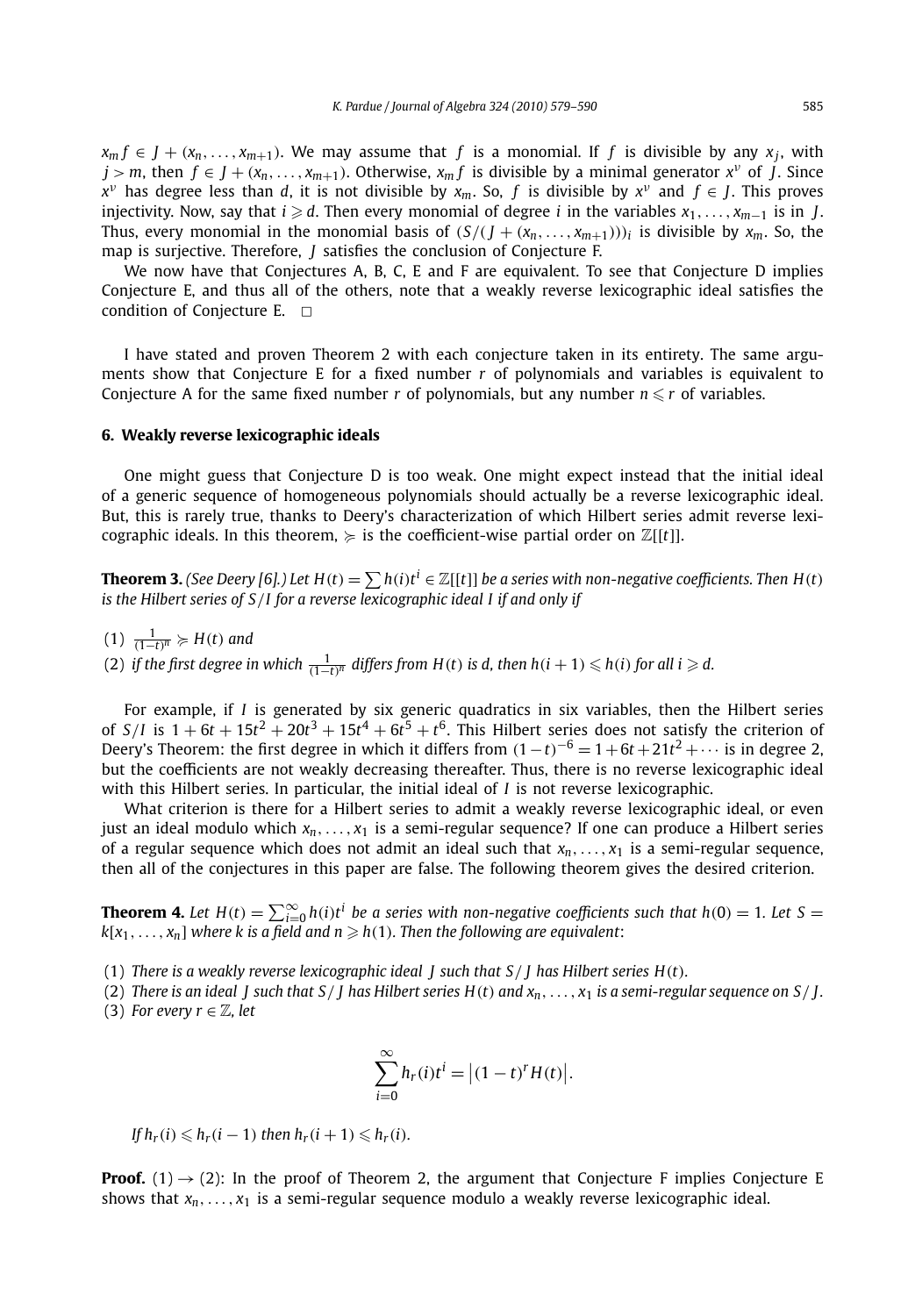$(2) \rightarrow (3)$ : First, I will prove that (3) is true for  $r < 0$ . Since  $H(t)$  is a Hilbert series, should some coefficient be zero then all later coefficients are zero as well. Thus, if *H(t)* is not a finite sum, then the coefficients of  $(1-t)^{r}H(t)$  are positive and strictly increasing. If  $H(t)$  is a polynomial of degree *D*, then the coefficients of  $(1 - t)^{r}H(t)$  are positive and, if  $r < -1$ , they are strictly increasing, while if  $r = -1$ , the coefficients are strictly increasing up to  $i = D$  and constant thereafter.

(3) is also true for  $r \geq h(1)$  irrespective of (2). In fact  $(1-t)^{r}H(t) = 1 + (h(1) - r)t + \cdots$  so that  $|(1-t)^r H(t)| = 1$  for  $r \ge n$ .

Now, if  $0 \le r \le n-1$ , let *J* be an ideal as in (2). Then  $x_n, \ldots, x_{n-r+1}$  is a semi-regular sequence on S/J, so that the Hilbert series of  $S/(J + (x_n, ..., x_{n-r+1}))$  is  $|(1-t)^r H(t)|$ . Say that  $h_r(i) \leq h_r(i-1)$ . Then, since  $x_{n-r}$  is semi-regular on  $S/(J + (x_n, \ldots, x_{n-r+1}))$ , the multiplication by  $x_{n-r}$  map

$$
S/(J+(x_n,...,x_{n-r+1}))_{i-1} \rightarrow S/(J+(x_n,...,x_{n-r+1}))_i
$$

is surjective. But, this forces the next multiplication by  $x_{n-r}$  map

$$
S/(J+(x_n,...,x_{n-r+1}))_i \rightarrow S/(J+(x_n,...,x_{n-r+1}))_{i+1}
$$

to be surjective as well, giving the inequality  $h_r(i+1) \leq h_r(i)$ .

 $(3) \rightarrow (1)$ : If  $h(1) = 0$ , then  $H(t) = 1$  and the weakly reverse lexicographic ideal giving  $H(t)$  is generated by  $x_1, \ldots, x_n$ .

I will now proceed by induction on *n*. If  $n = 0$  then  $h(1) = 0$  and we are in the case above. So, assume that  $n > 0$  and  $h(1) > 0$ . Notice that the series  $G(t) = |(1-t)H(t)|$  satisfies the hypotheses of the theorem with *n* replaced by  $n - 1$ , since

$$
G(t) = 1 + (h(1) - 1)t + \cdots,
$$

and of condition (3), since  $|(1-t)^{r}G(t)| = |(1-t)^{r+1}H(t)|$ . So, there is a weakly reverse lexicographic *ideal I*<sup> $′$ </sup> ⊆ *S*<sup> $′$ </sup> =  $k[x_1, ..., x_{n-1}]$  such that *S<sup>'</sup>*/*I*<sup>'</sup> has Hilbert series *G*(*t*). Let *I* = *I*<sup>'</sup>*S*. Then *I* is a weakly reverse lexicographic ideal and  $S/I$  has Hilbert series  $\frac{1}{1-t}G(t)$ . If  $G(t) = (1-t)H(t)$ , then I is the desired ideal. Otherwise,

$$
G(t) = \sum_{i=0}^{D} (h(i) - h(i-1))t^{i}
$$

where  $D + 1 = \min\{d: h(d) \le h(d-1)\}\$  and  $h(-1) = 0$ . Then,  $\frac{1}{1-t}G(t) = \sum_{i=0}^{D-1} h(i)t^{i} + \sum_{i=D}^{\infty} h(D)t^{i}$ . So,  $\frac{1}{1-t}G(t) - H(t) = \sum_{i=D+1}^{\infty} (h(D) - h(i))t^i$ , a series with positive, bounded, weakly increasing coefficients.

I will show how to add monomials to *I* so as to close the gap between the Hilbert series of *S/I* and *H(t)*, while preserving the weakly reverse lexicographic property. To do this, I will use a formula of Eliahou and Kervaire for the Hilbert series of a "stable" ideal [9]. I do not require the definition of a stable ideal, except that stable ideals are monomial ideals and weakly reverse lexicographic ideals are stable.

For a monomial  $x^{\mu}$ , write deg  $\mu$  for the degree of  $x^{\mu}$ , and max  $\mu$  for the highest index of a variable dividing  $x^{\mu}$ . If  $K \subseteq S$  is a stable ideal and *Gen(K)* is its minimal set of monomial generators, then

$$
H_{S/K} = \frac{1}{(1-t)^n} - \sum_{x^{\mu} \in Gen(K)} \frac{t^{\deg \mu}}{(1-t)^{n-\max \mu+1}}.
$$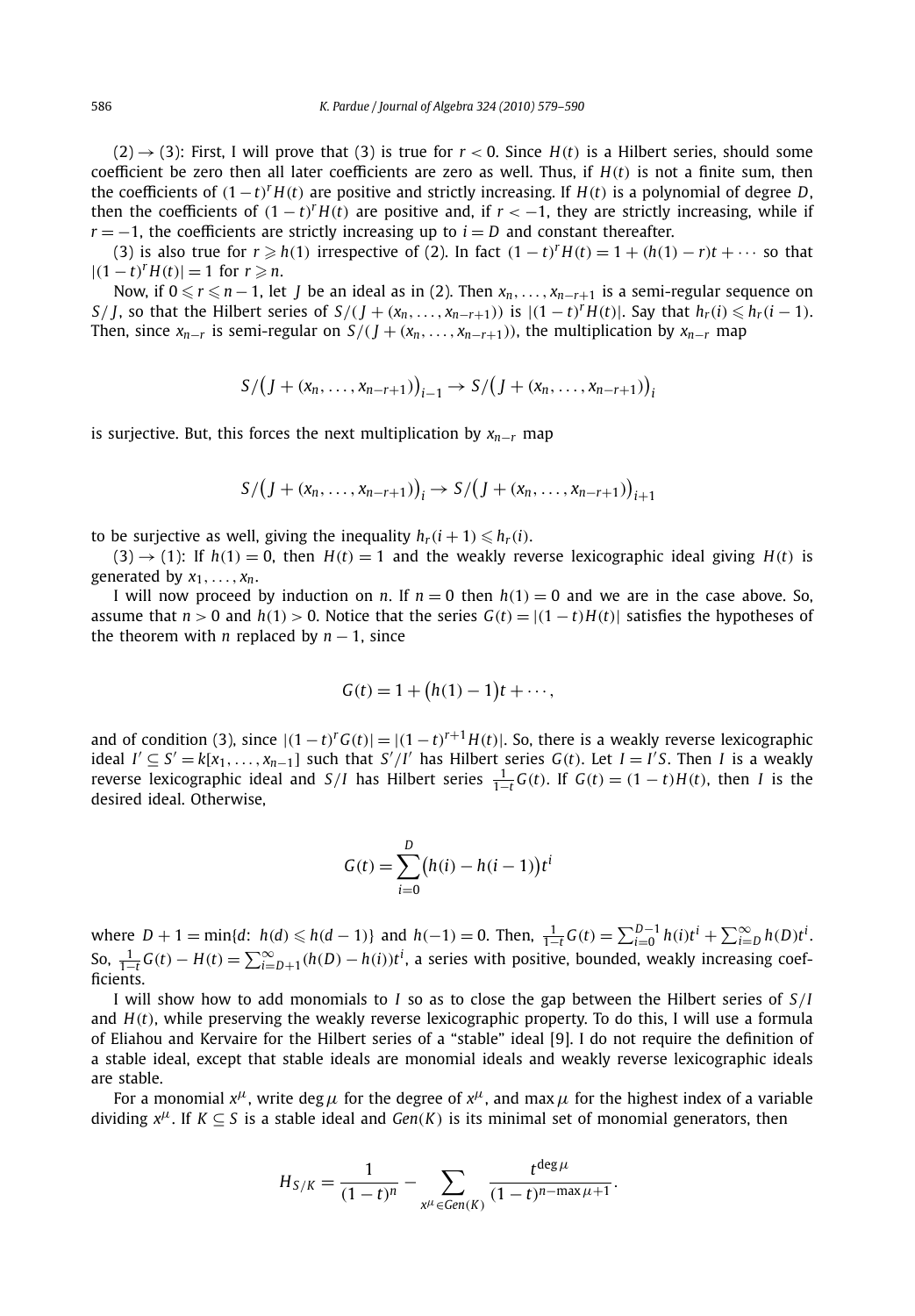In particular, if *K* is a weakly reverse lexicographic ideal and we add another monomial  $x^v \notin K$  which does not divide any of the monomials of  $Gen(K)$ , and  $K + x<sup>v</sup>S$  is also weakly reverse lexicographic, then

$$
H_{S/(K+x^{\nu}S)}(t) = H_{S/K}(t) - \frac{t^{\deg \nu}}{(1-t)^{n-\max \nu+1}}.
$$

If max  $\nu = n$  then the Hilbert series decreases by exactly  $t^{\deg \nu} + t^{\deg \nu+1} + \cdots$ .

Notice that  $(S'/I')_{D+1} = 0$ , so that *I'* contains every monomial of degree  $D + 1$  in the variables  $x_1, \ldots, x_{n-1}$ , and is generated by monomials in degrees less than or equal to *D* + 1. I will inductively construct an ascending chain of weakly reverse lexicographic ideals  $I_{(s)}$  with  $I_{(0)} = I$  and for  $s > 0$ ,  $I_{(s)} = I_{(s-1)} + m_{s-1}S$ , where  $m_{s-1}$  is a monomial, such that the coefficients of  $H_{S/I(s)}(t) - H(t)$  are a non-negative, bounded, weakly increasing sequence and the degrees of  $m_s$  are at least  $D + 1$  and weakly increasing.

If  $H_{S/I(s)}(t) \neq H(t)$ , then choose the first degree *d* in which the coefficients differ. Since the coefficient for  $t^d$  must then be positive, there is a monomial of degree *d* which is not in  $I_{(s)}$ . Choose the reverse lexicographically earliest such monomial, and call it  $m_s$ . Let  $I_{(s+1)} = I_{(s)} + m_s S$ .

Note that  $x_n$  divides  $m_s$ , since  $d \ge D+1$  so that all monomials of degree *d* in the variables *x*<sub>1</sub>*,..., x<sub>n</sub>*−1 are already in *I*. I also claim that *d* is at least as large as any of the degrees of the minimal generators of  $I_{(s)}$ . If  $s = 0$ , note that  $d \geqslant D + 1$  and  $I_{(0)}$  is generated in degrees less than or equal to *D* + 1. If *s >* 0, then *d* is at least equal to the degree of *ms*−1. This is because *ms*−<sup>1</sup> was chosen to be the first degree *d'* in which  $H_{S/I(s-1)}(t) - H(t)$  has a nonzero coefficient. Thus the Hilbert series  $H_{S/I_{(S-1)}}(t)$  and  $H_{S/I_{(S)}}(t)$  must be the same in degrees less than d', so  $d \ge d'$ . This proves the claim.

Thus,  $m<sub>s</sub>$  does not divide any of the minimal generators of  $I<sub>(s)</sub>$ . Since none of these minimal generators divide  $m_s$  either,  $Gen(I_{(s+1)}) = Gen(I_{(s)}) \cup \{m_s\}$ . By the choice of  $m_s$ ,  $I_{(s+1)}$  is a weakly reverse lexicographic ideal. By Eliahou and Kervaire's formula,  $H_{S/I_{(S+1)}}(t)=H_{S/I_{(S)}}(t)-(t^d+t^{d+1}+\cdots)$ . By the choice of *d* and induction, the coefficients of  $H_{S/I_{(s+1)}} - H(t)$  are non-negative, bounded, and weakly increasing, and the lowest nonzero coefficient is in degree at least *d*.

Since the *I(s)* form an ascending chain of ideals in a polynomial ring, the chain must stabilize. But, we can extend the chain if the Hilbert series of  $S/I_{(s)}$  is not equal to  $H(t)$ , so it must stabilize at a weakly reverse lexicographic ideal *J* such that  $S/I$  has Hilbert series  $H(t)$ .  $\Box$ 

The question still remains if there is a Hilbert series of a regular sequence which fails to satisfy condition (3) of Theorem 4. The next theorem shows that there is not. Thus, counterexamples to the conjectures in this paper are not apparent.

**Theorem 5.** Let  $d_1, \ldots, d_n$  be positive integers and for each  $r \in \mathbb{Z}$ , let

$$
\sum_{i} h_r(i) t^i = (1-t)^r \prod_{j=1}^n (1+t+\cdots+t^{d_j-1}).
$$

Let  $c_r = \max\{c: h_r(i) > 0$  for  $0 \leq i \leq c\}$ . If  $0 \leq i \leq c_r$  and  $h_r(i-1) \geq h_r(i)$ , then  $h_r(i) \geq h_r(i+1)$ .

**Proof.** If  $r \ge n$  then  $h_r(1) = n - r \le 0$  and  $h_r(0) = 1$  so that  $c_r = 0$ . Since it is always true that  $h_r(-1) =$ 0, the conclusion is vacuous for  $r \geq n$ .

Now, consider the case  $n = 0$ . If  $r \ge 0$ , then this is included in the case above. Otherwise,  $h_r(i) =$  $\binom{i-r-1}{-r-1} > 0$  so that  $c_r = \infty$ . If  $r = -1$ ,  $h_{-1}(i) = 1$  is constant for  $i \ge 0$ , while if  $r < -1$ ,  $h_r(i)$  is strictly increasing for  $i \geqslant 0$ , both of which satisfy the conclusion of the theorem.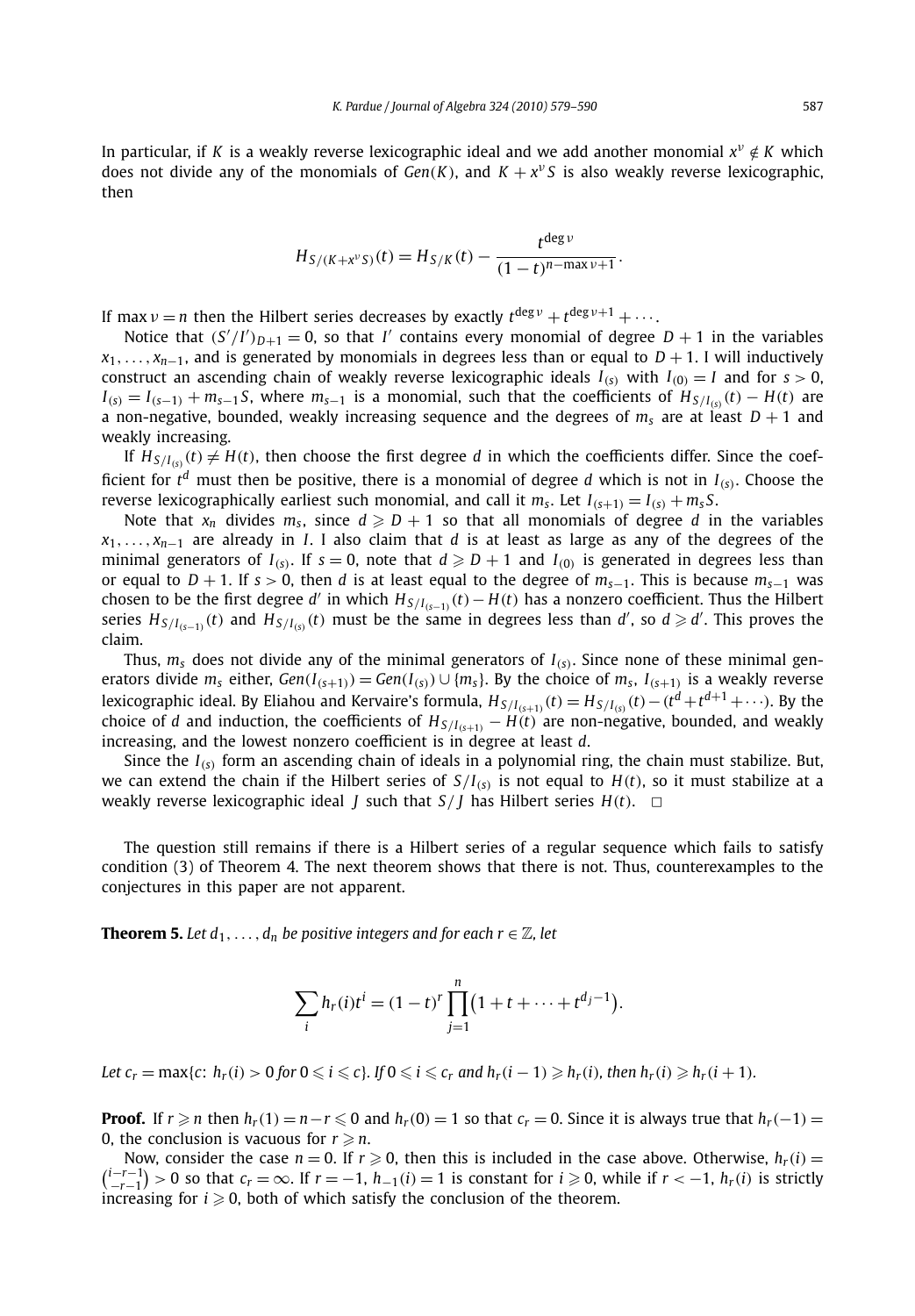If *n >* 0, let

$$
\sum h'_r(i)t^i = (1-t)^r \prod_{j=1}^{n-1} (1+t+\cdots+t^{d_j-1})
$$

and let  $c'_r = \max\{c: h'_r(i) > 0 \text{ for } 0 \leq i \leq c\}$ . By induction on *n*, the theorem is true for all  $h'_r$ . Let  $d = d_n$ . Since

$$
\sum h_r(i)t^i = (1-t)^r \prod_{j=1}^n (1+t+\dots+t^{d_j-1})
$$
  
=  $(1-t^d)(1-t)^{r-1} \prod_{j=1}^{n-1} (1+t+\dots+t^{d_j-1}) = (1-t^d) \sum h'_{r-1}(i)t^i,$ 

comparing coefficients gives that  $h_r(i) = h'_{r-1}(i) - h'_{r-1}(i - d)$ . This turns out to be a key equation in the argument. First, I use it to establish that  $c_r \leq c'_{r-1}$ . Examining the equation at  $i = c'_{r-1} + 1$ , and noting that  $h'_{r-1}(c'_{r-1} + 1) \leq 0$  while  $h'_{r-1}(c'_{r-1} + 1 - d) \geq 0$  gives that  $h_r(c'_{r-1} + 1) \leq 0$ . This s that  $c_r \leqslant c'_{r-1}$ .

Now, assume that the conclusion of the theorem is false for some *hr*. Then there is some *i* such that  $0 \leq i \leq c_r$  and  $h_r(i) \leq h_r(i-1)$ , but  $h_r(i) < h_r(i+1)$ . Rewriting  $h_r(i) \leq h_r(i-1)$  in terms of  $h'_{r-1}$ , gives

$$
\begin{aligned} h'_{r-1}(i)-h'_{r-1}(i-d) &\leq h'_{r-1}(i-1)-h'_{r-1}(i-d-1),\\ h'_{r-1}(i)-h'_{r-1}(i-1) &\leq h'_{r-1}(i-d)-h'_{r-1}(i-d-1),\\ h'_{r}(i) &\leq h'_{r}(i-d), \end{aligned}
$$

where the last inequality follows from the identity  $h_r(j) = h_{r-1}(j) - h_{r-1}(j-1)$ . Rewriting  $h_r(i) <$  $h_r(i+1)$  gives

$$
\begin{aligned} h'_{r-1}(i)-h'_{r-1}(i-d) &< h'_{r-1}(i+1)-h'_{r-1}(i-d+1), \\ h'_{r-1}(i-d+1)-h'_{r-1}(i-d) &< h'_{r-1}(i+1)-h'_{r-1}(i), \\ h'_{r}(i+1-d) &< h'_{r}(i+1). \end{aligned}
$$

First assume that  $i \leq c'_r$ . Since  $h'_r(i) \leq h'_r(i-d)$ , the induction hypothesis says that there is some  $j \leqslant i$  such that  $h'_r$  is weakly decreasing on the interval  $[j, c'_r + 1]$ . In particular,  $h'_r(i + 1) \leqslant h'_r(i)$ . This, together with the inequalities above, gives that  $h'_r(i+1-d) < h'_r(i-d)$ . This implies that  $h'_r(i-d) > 0$ so that  $i \geq d$  and the induction hypothesis again says that  $h'_r$  is weakly decreasing on the interval  $[i - d, c'_r + 1]$ . But, this contradicts that  $h'_r(i + 1 - d) < h'_r(i + 1)$ .

So, it must be that  $c'_r < i \leqslant c_r \leqslant c'_{r-1}$ . By the definition of  $c'_r$ ,  $h'_r(c'_r + 1) \leqslant 0$ , so that  $h'_{r-1}(c'_r + 1) \leqslant$ *h*<sup>'</sup><sub>*r*</sub>−1(*c*<sup>'</sup><sub>*r*</sub></sub>). The induction hypothesis then says that *h*<sup>'</sup><sub>*r*</sub>−1</sub> is weakly decreasing on [*c*<sup>'</sup><sub>*r*</sub>, *c*<sup>'</sup><sub>*r*−1</sub> +1], which in  $\tan \frac{1}{r}$  furn implies that  $h'_r(j) \leq 0$  on  $[c'_r+1, c'_{r-1}+1]$ . Since  $i+1$  is in this interval, it follows from one of the inequalities derived above that  $h'_r(i+1-d) < h'_r(i+1) \leq 0$ . Rewriting  $h'_r(i+1-d)$  in terms of  $h'_{r-1}$ , gives that  $h'_{r-1}(i + 1 - d) < h'_{r-1}(i - d)$ . Since the left-hand side is not negative, the right-hand side is positive, implying that *i*  $\geq d$ . Applying the induction hypothesis again,  $h'_{r-1}$  is weakly decreasing on  $[i - d, c'_{r-1}]$  so that  $h'_{r-1}(i - d) \geq h'_{r-1}(i)$ . Then  $h_r(i) = h'_{r-1}(i) - h'_{r-1}(i - d) \leq 0$ , contradicting that  $0 \leq i \leq c_r$ .  $\Box$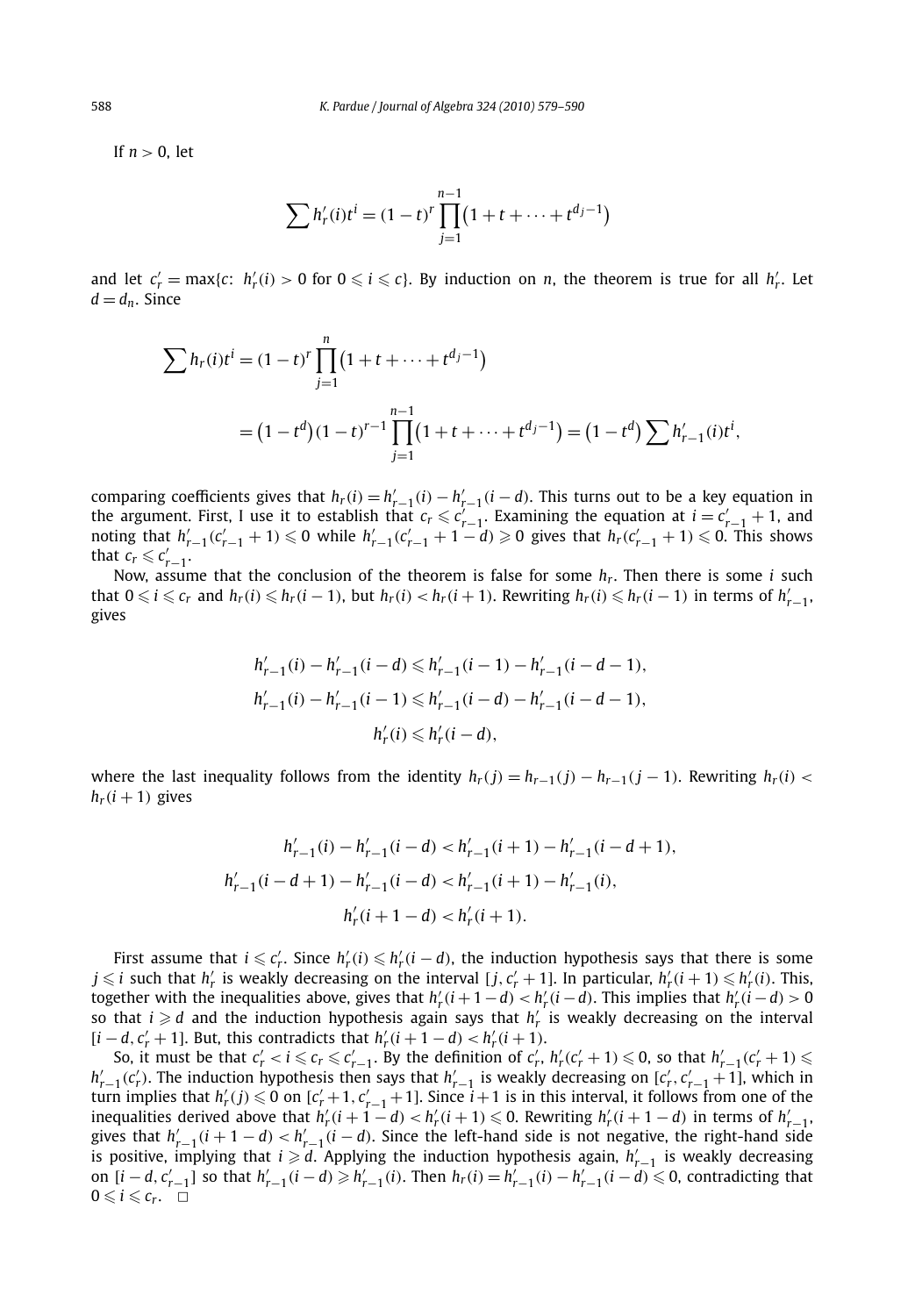**Corollary 6.** Let  $S = k[x_1, \ldots, x_n]$ ,  $r \in \mathbb{N}$ ,  $d_1, \ldots, d_r$  be positive integers and

$$
H(t) = \left| \frac{\prod_{i=1}^{r} (1 - t^{d_i})}{(1 - t)^n} \right|.
$$

*Then there is a weakly reverse lexicographic ideal J in S, such that S/ J has Hilbert series H(t).*

**Proof.** First consider the case in which  $r \le n$ . Then

$$
H(t) = \frac{\prod_{i=1}^{r} (1 - t^{d_i})}{(1 - t)^n} = \frac{\prod_{i=1}^{r} (1 + t + \dots + t^{d_i - 1})}{(1 - t)^{n - r}}.
$$

Let *D* be the number of *i* with  $1 \le i \le r$  such that  $d_i \ge 2$ . Then the leading coefficient of  $H(t)$  is 1 and the coefficient of *t* is  $n - r + D \le n$ . So, the hypotheses of Theorem 4 apply to  $H(t)$ . By Theorem 5, condition (3) of Theorem 4 applies to  $H(t)$ , so that condition (1) gives the desired weakly reverse lexicographic ideal.

Now, consider the case in which  $r > n$ . Let

$$
H'(t) = \frac{\prod_{i=1}^{r} (1 - t^{d_i})}{(1 - t)^r}.
$$

Then by the case considered above, there is a weakly reverse lexicographic ideal  $J'$  in  $S' =$  $k[x_1,...,x_r]$  such that  $S'/J'$  has Hilbert series  $H'(t)$ . Let  $J$  be the image of  $J'$  in  $S = S'/(x_r,...,x_{n+1})$ . Then *J* is a weakly reverse lexicographic ideal in *S*.

Since *J'* is weakly reverse lexicographic,  $x_r$ , ...,  $x_{n+1}$  is a semi-regular sequence on  $S'/J'$ . So, the Hilbert series of

$$
S'/(J'+(x_r,\ldots,x_{n+1}))\simeq S/J
$$

is

$$
\left| (1-t)^{r-n} \frac{\prod_{i=1}^r (1-t^{d_i})}{(1-t)^r} \right| = \left| \frac{\prod_{i=1}^r (1-t^{d_i})}{(1-t)^n} \right|.
$$

So,  *is the desired ideal.*  $\Box$ 

### **References**

- [1] E. Aguirre, A. Jarrah, R. Laubenbacher, A. Ortiz-Navarro, R. Torrez, Generic initial ideals and the Moreno-Socías Conjecture, in: Proceedings of the 2001 International Symposium on Symbolic and Algebraic Computation, 2001.
- [2] D. Anick, Thin algebras of embedding dimension three, J. Algebra 100 (1986) 235–259.
- [3] M. Aubry, Série de Hilbert d'une algèbre de polynômes quotient, J. Algebra 176 (1995) 392–416.
- [4] Y.H. Cho, C.P. Park, Conditions for generic initial ideals to be almost reverse lexicographic, J. Algebra 319 (2008) 2761–2771.
- [5] M. Cimpoeaș, Generic initial ideal for complete intersections of embedding dimension three with strong Lefschetz property, Bull. Math. Soc. Sci. Math. Roumanie 50 (98) (2007) 33–66.
- [6] T. Deery, Stable ideals, resolutions and Betti numbers, Masters Thesis, Queen's University, 1995.
- [7] C. Diem, The XL-algorithm and a conjecture from commutative algebra, in: Lecture Notes in Comput. Sci., vol. 3329, Springer-Verlag, 2004, pp. 146–159.
- [8] D. Eisenbud, Commutative Algebra with a View Toward Algebraic Geometry, Springer-Verlag, New York, 1995.
- [9] S. Eliahou, M. Kervaire, Minimal resolutions of some monomial ideals, J. Algebra 129 (1990) 1–25.
- [10] R. Fröberg, An inequality for Hilbert series of graded algebras, Math. Scand. 56 (1985) 117–144.
- [11] R. Fröberg, J. Hollman, Hilbert series for ideals generated by generic forms, J. Symbolic Comput. 17 (1994) 149–157.
- [12] M. Hochster, D. Laksov, The linear syzygies of generic forms, Comm. Algebra 15 (1987) 227–239.
- [13] A. Iarrobino, Compressed algebras: Artin algebras having given socle degrees and maximal length, Trans. Amer. Math. Soc. 285 (1984) 337–378.